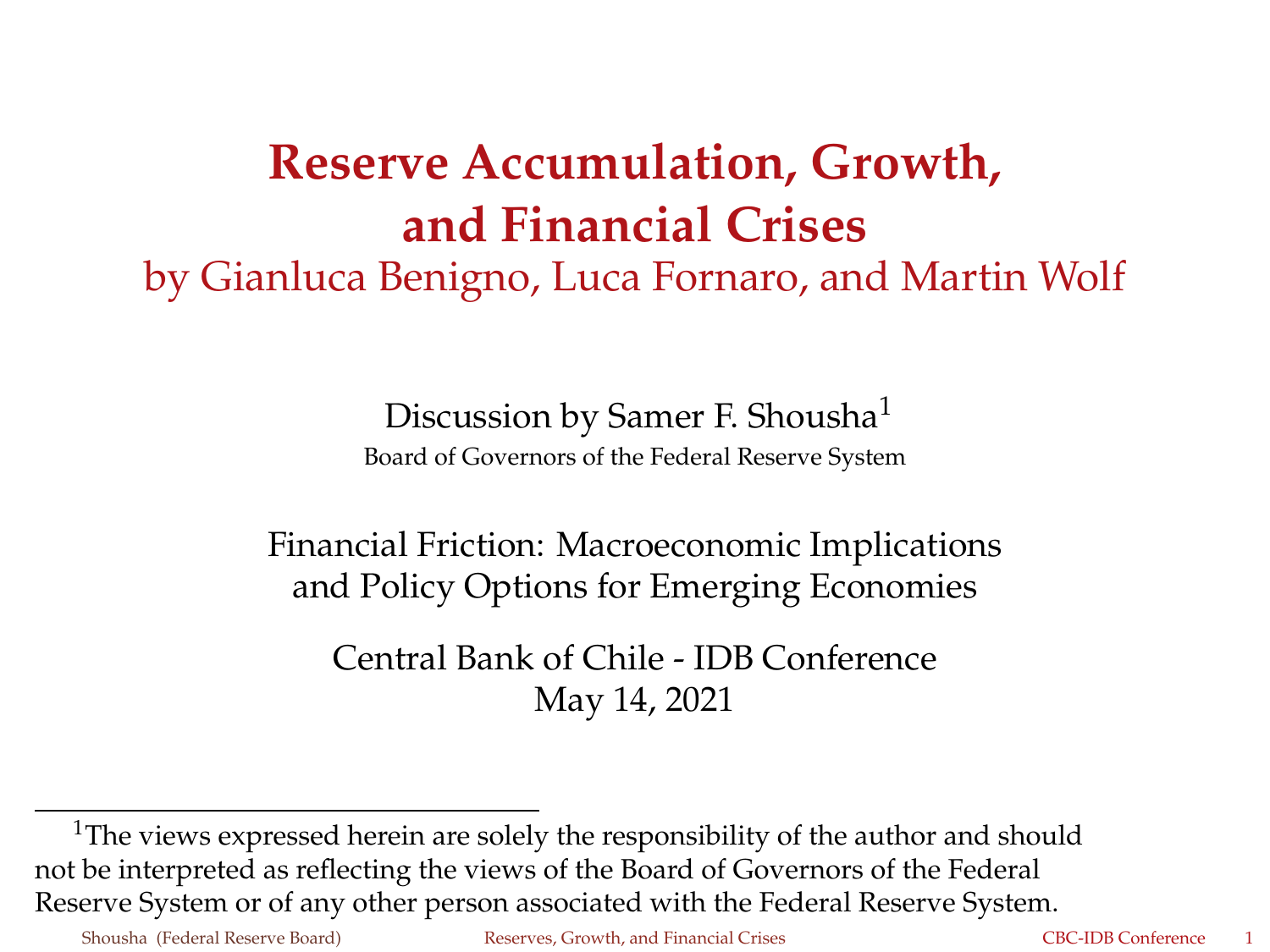## **Motivation**

- Stylized facts:
	- 1. Faster growing economies are associated with higher current account surpluses (lower net capital inflows)
	- 2. This fact is purely driven by public flows and, more specifically, international reserves accumulation



• This paper: provides a theoretical framework that rationaliozes the fact that reserve accumulation is associated with faster growth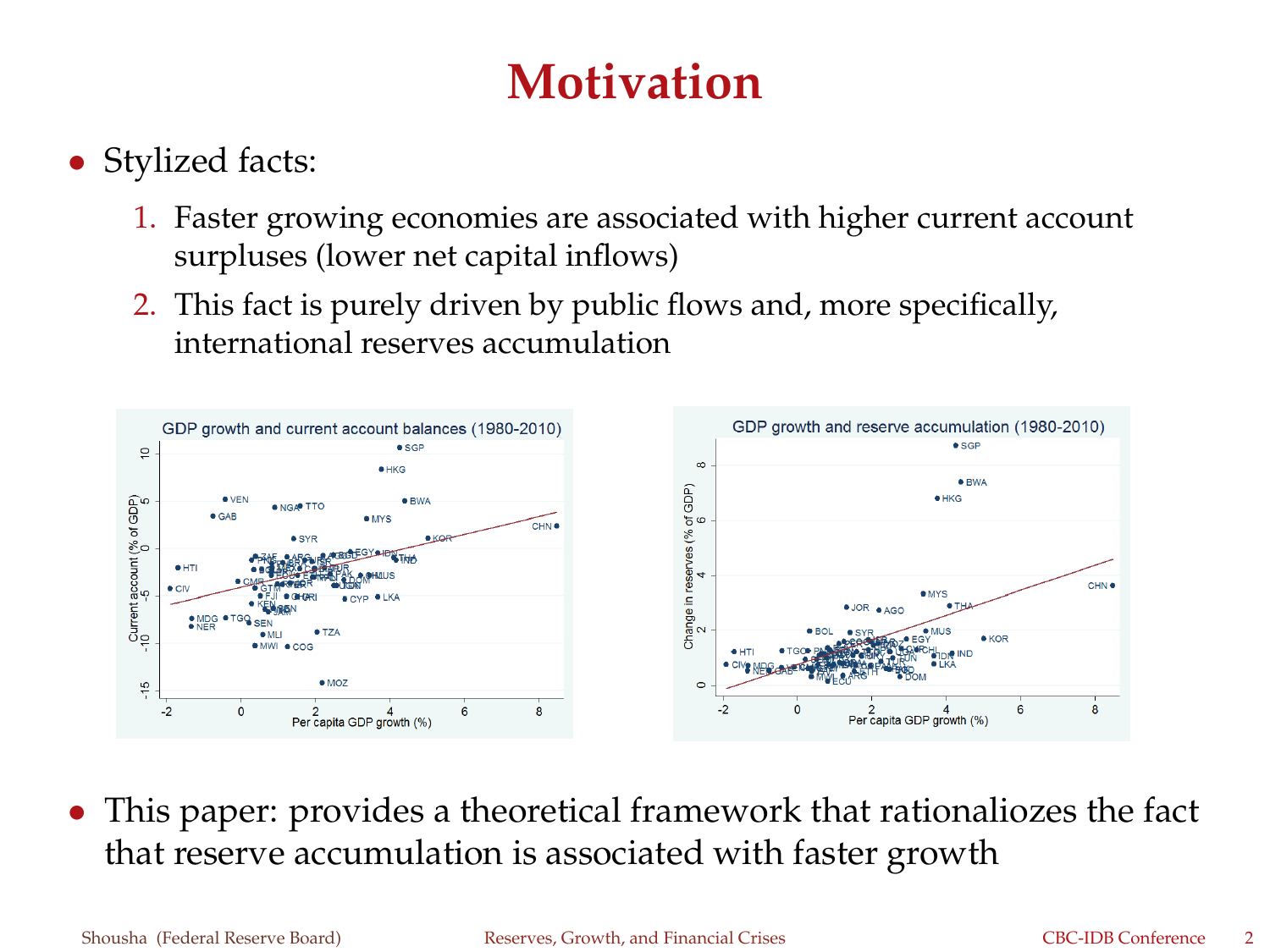## **This Paper**

- Theoretical framework: studies how public interventions explain the behavior of capital flows in fast growing emerging economies
	- 1. Tradable sector firms absorb knowledge by importing inputs
	- 2. Private agents face a foreign borrowing constraint and the economy is exposed to the risk of sudden stops in capital inflows
- Mechanism: combination of growth externalities and financial frictions provides incentive for reserve accumulation
	- 1. Government uses reserve accumulation to generate a real currency depreciation during tranquil times
	- 2. Production reallocates toward the tradable sector, stimulating the use of imported inputs and absorption of foreign knowledge
	- 3. Government's actions are not offset due to sudden stop risk
	- 4. Knowledge externalities also provide incentives for the government to counteract the loss of access to private credit during crises
- Model generates gross capital flows as in Broner et al (2011) and rationalizes the negative relation between foreign aid and growth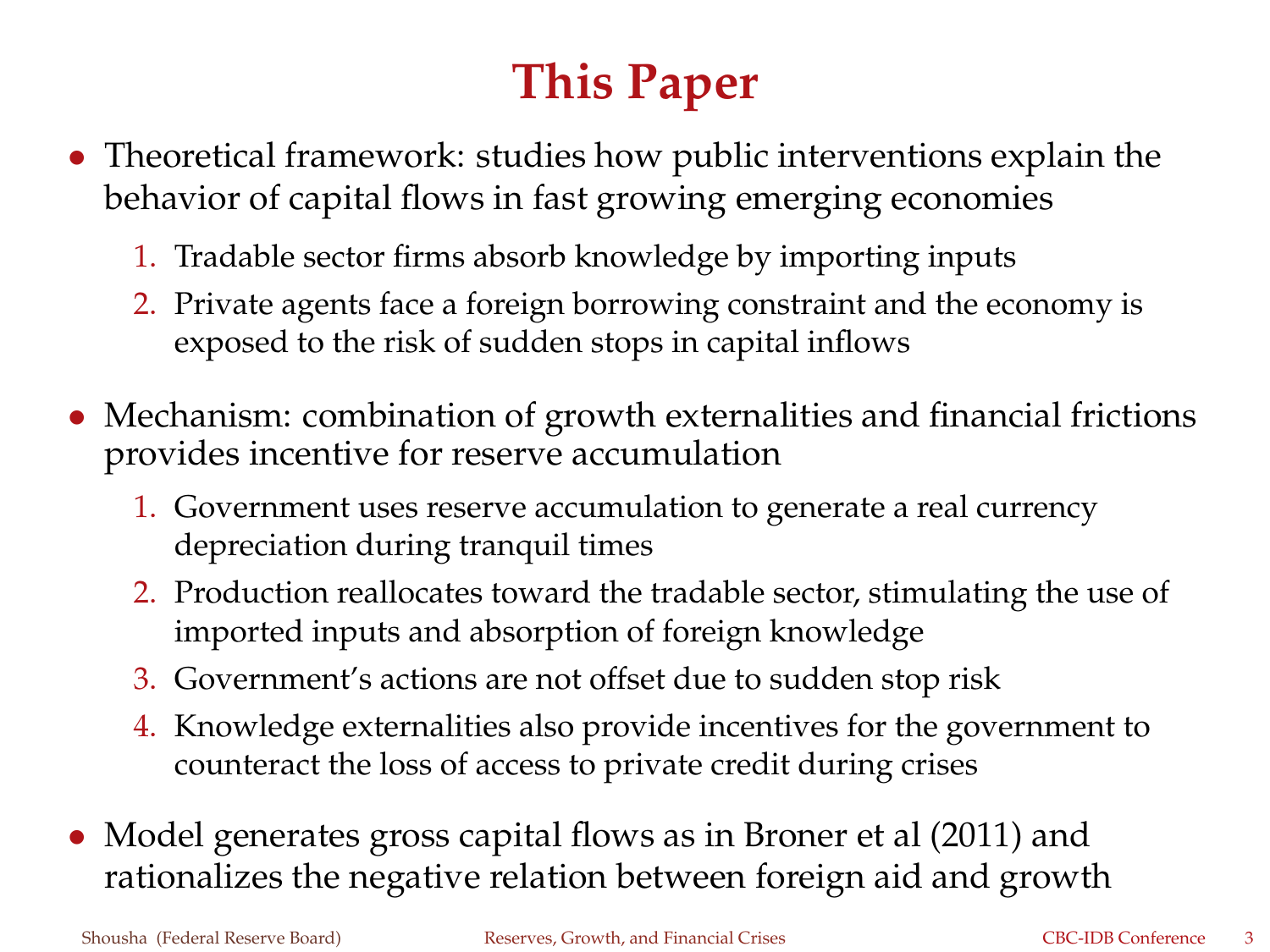### **Results - Capital Account Liberalization**



Figure 4: Impact of reserve policy. Notes: GDP, consumption of tradables, consumption of nontradables and the real exchange rate are all expressed in percentage deviations from their first-period value in the equilibrium without government intervention. NFA refers to net foreign assets.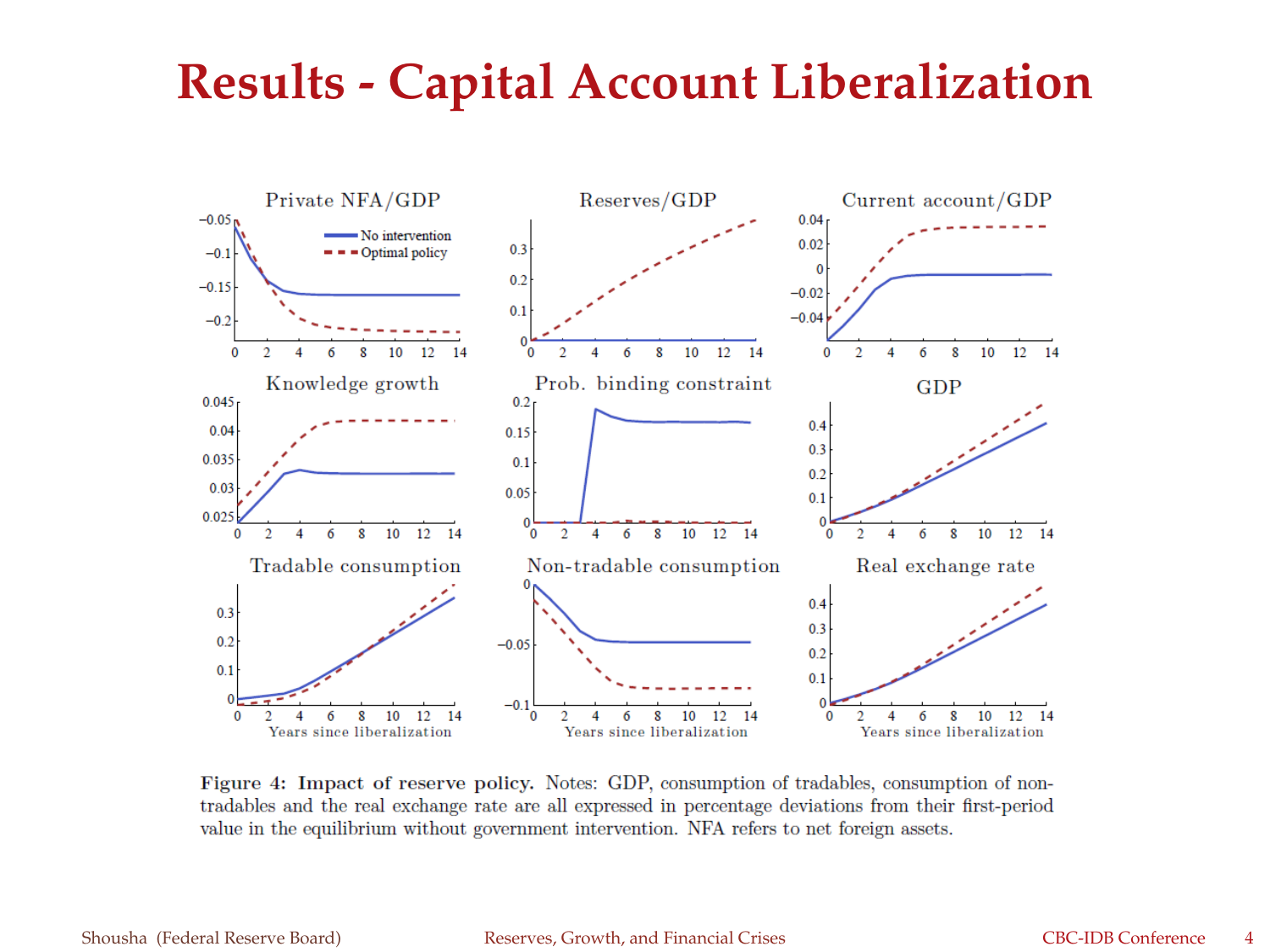#### **Results - Foreign Aid**



Figure 6: Impact of foreign aid. Notes: GDP, consumption of tradables, consumption of nontradables and the real exchange rate are all expressed in percentage deviations from their first-period value in the equilibrium without foreign aid. NFA refers to net foreign assets.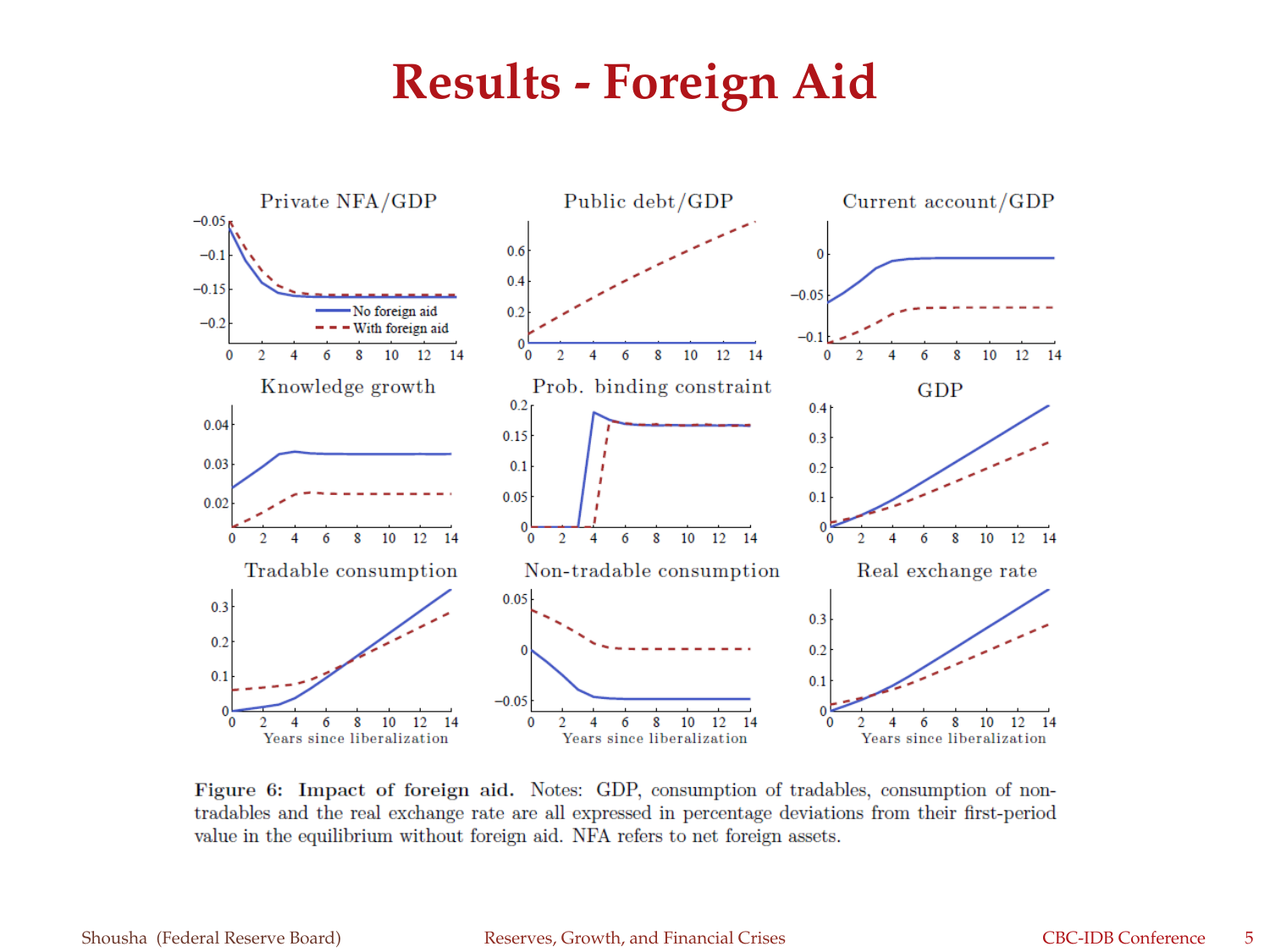## **Why not capital controls?**

- The government pays the interest rate differential to carry international reserves
- Magud, Reinhart, and Rogoff (2018), for example, find that capital inflow controls generally reduce real exchange rate appreciation after surges of capital flows
- Could countercyclical capital controls have a role in this environment? Would they be substitutes or complementaries to reserve accumulation (Bacchetta, Benhima, and Kalantzis, 2013)?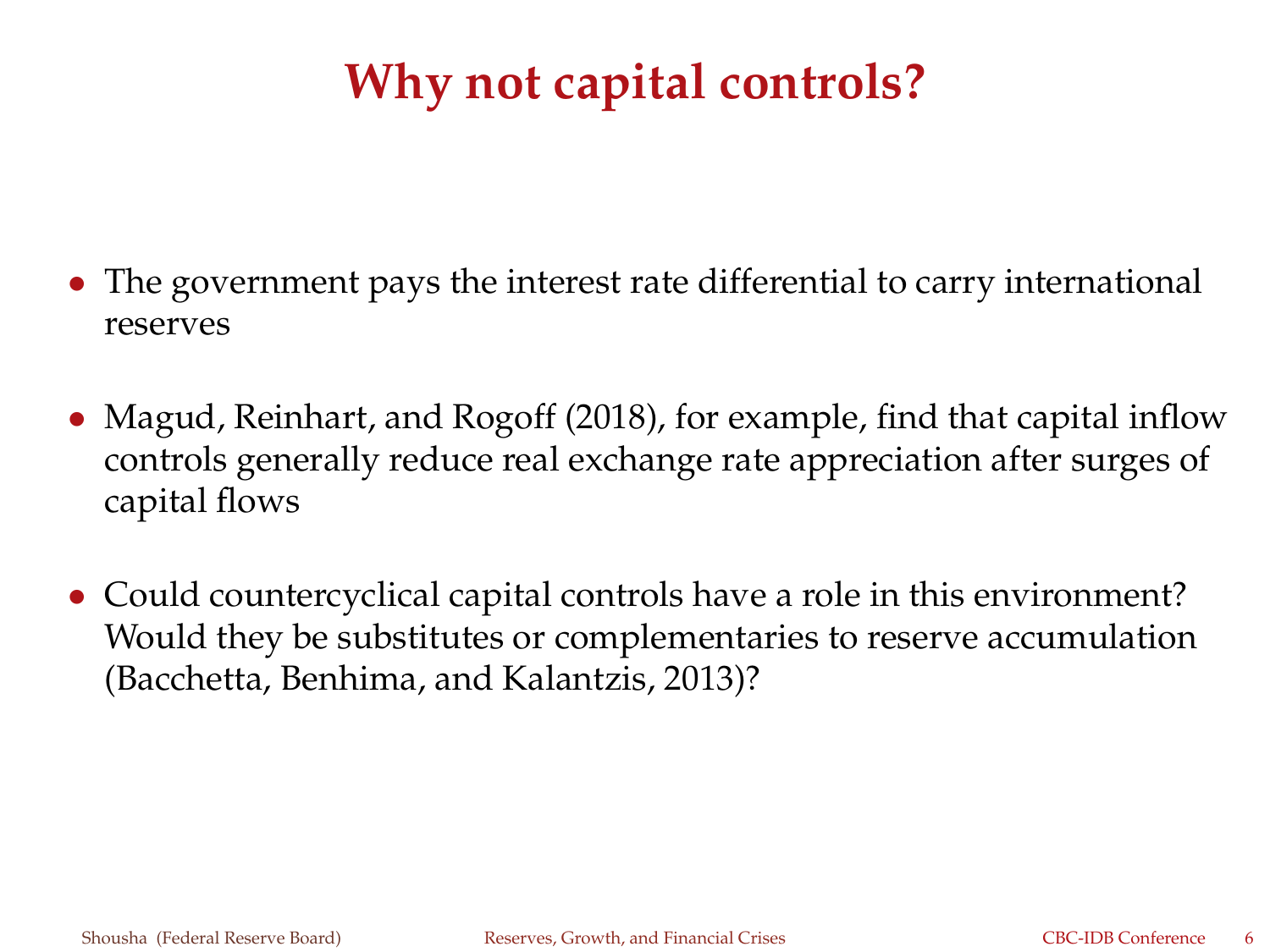#### **Reserve Accumulation Costs**

• There is considerable variation in costs of carrying international reserves, both in the time series and cross section



Note: Global EMBI-mean is the eight-quarter moving average of the Global EMBI. Upper/Lower bounds are defined as the EMBI-mean plus(minus) the last eight-quarters standard deviation of the Global EMBI. Quarters of financial stress are dashed (1Q95, Q984Q01, 4Q08) Source: JP Morgan, Alberola et al. (2016)

- How sensitive are the results to different level of spreads?
- How the optimal policy changes if interest rates jump during crisis? (Could have two values as *κt*)

Shousha (Federal Reserve Board) **[Reserves, Growth, and Financial Crises](#page-0-0)** CBC-IDB Conference 7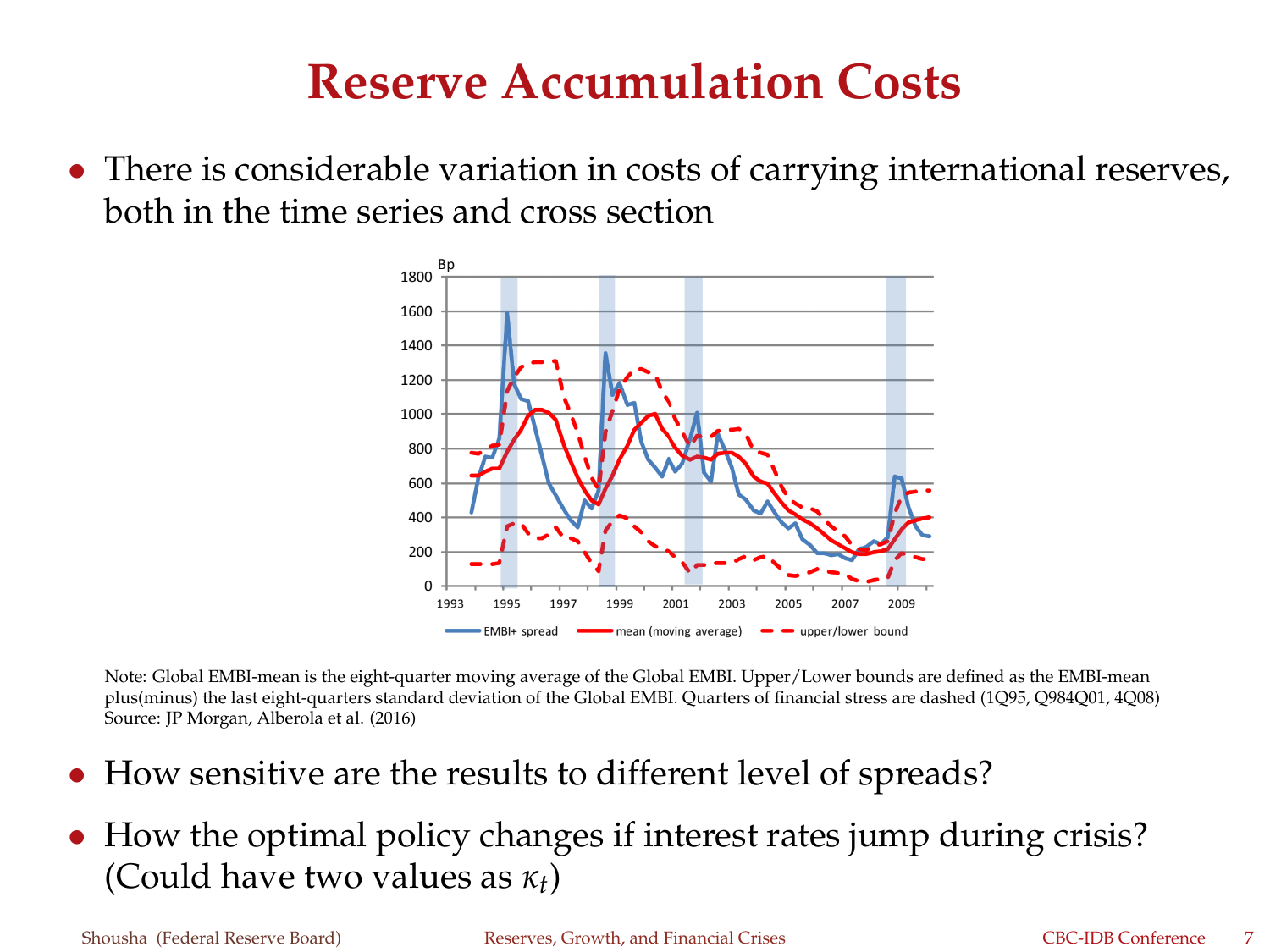## **Reserve Accumulation or Higher Savings?**

• Countries with higher savings also have faster growth and more international reserves



Note: The data are sampled quarterly from 1980 to 2019 or the earliest beginning year when data are not available since 1980. Source: WDI

- Goncalves and Rodrigues (2017) show that the positive association between a depreciated currency and growth vanishes after controlling for the savings rate
- How can we differentiate among both explanations? Can time series and cross sectional variation provide information about that?

Shousha (Federal Reserve Board) [Reserves, Growth, and Financial Crises](#page-0-0) CBC-IDB Conference 8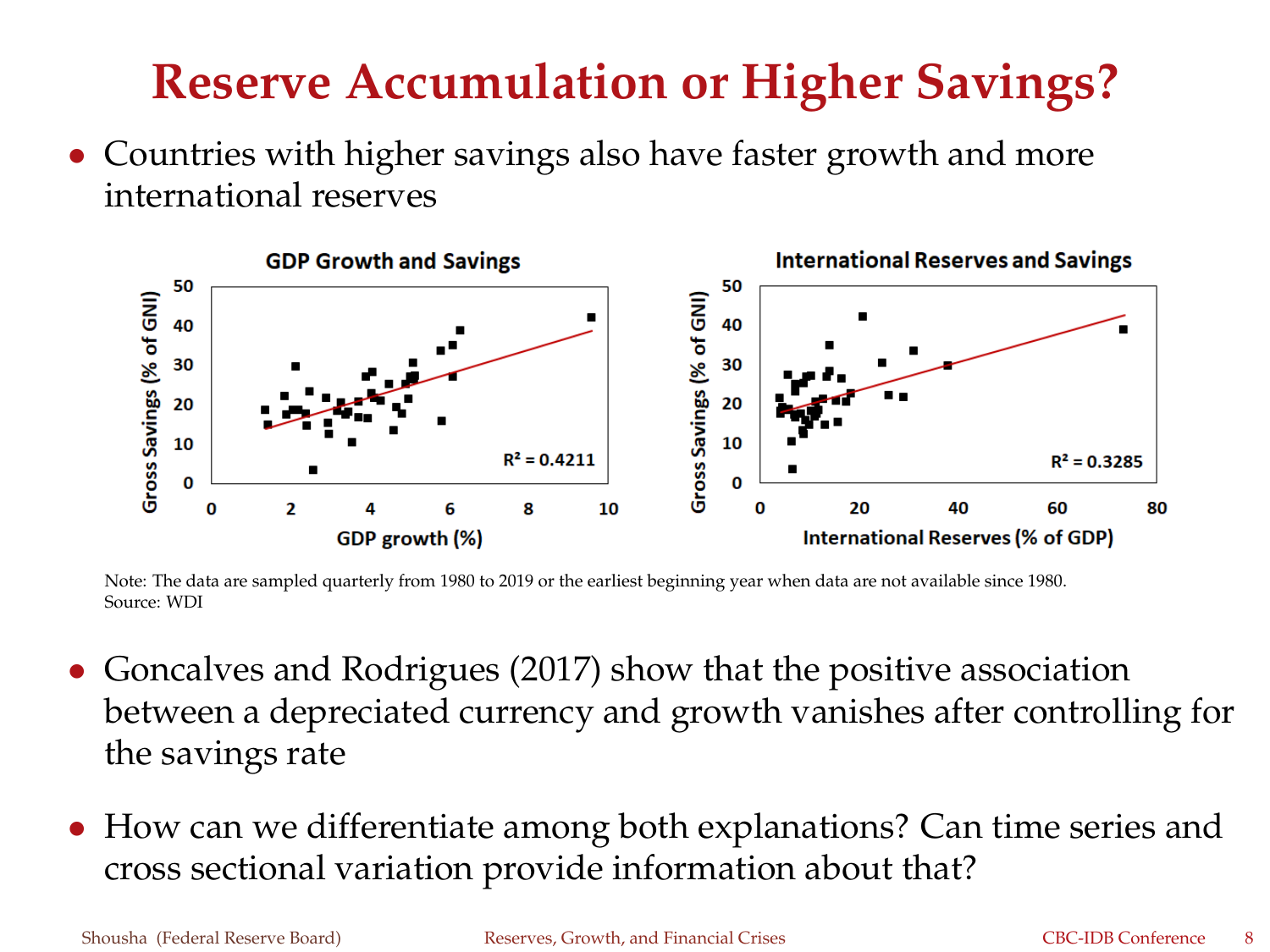## **Borrowing Constraint**

• The borrowing constraint is based on the stock of accumulated knowledge:

$$
\phi P^{M} M_{t} - D_{t} - R B_{t} \leq \kappa_{t} X_{t} = \kappa_{t} (\psi X_{t-1} + M_{t-1}^{\xi} X_{t-1}^{1-\xi})
$$

- Somewhat unusual as the stock of knowledge cannot be really seazed in the event of a default
- The presence of  $X_t$  in the borrowing constraint also leads to some peculiar dynamics
	- Accumulating more knowledge (expanding tradable sector and imports of inputs) relaxes the borrowing constraint in the future
	- Provides additional incentive for intervention
- How crucial is that for the level of optimal international reserves?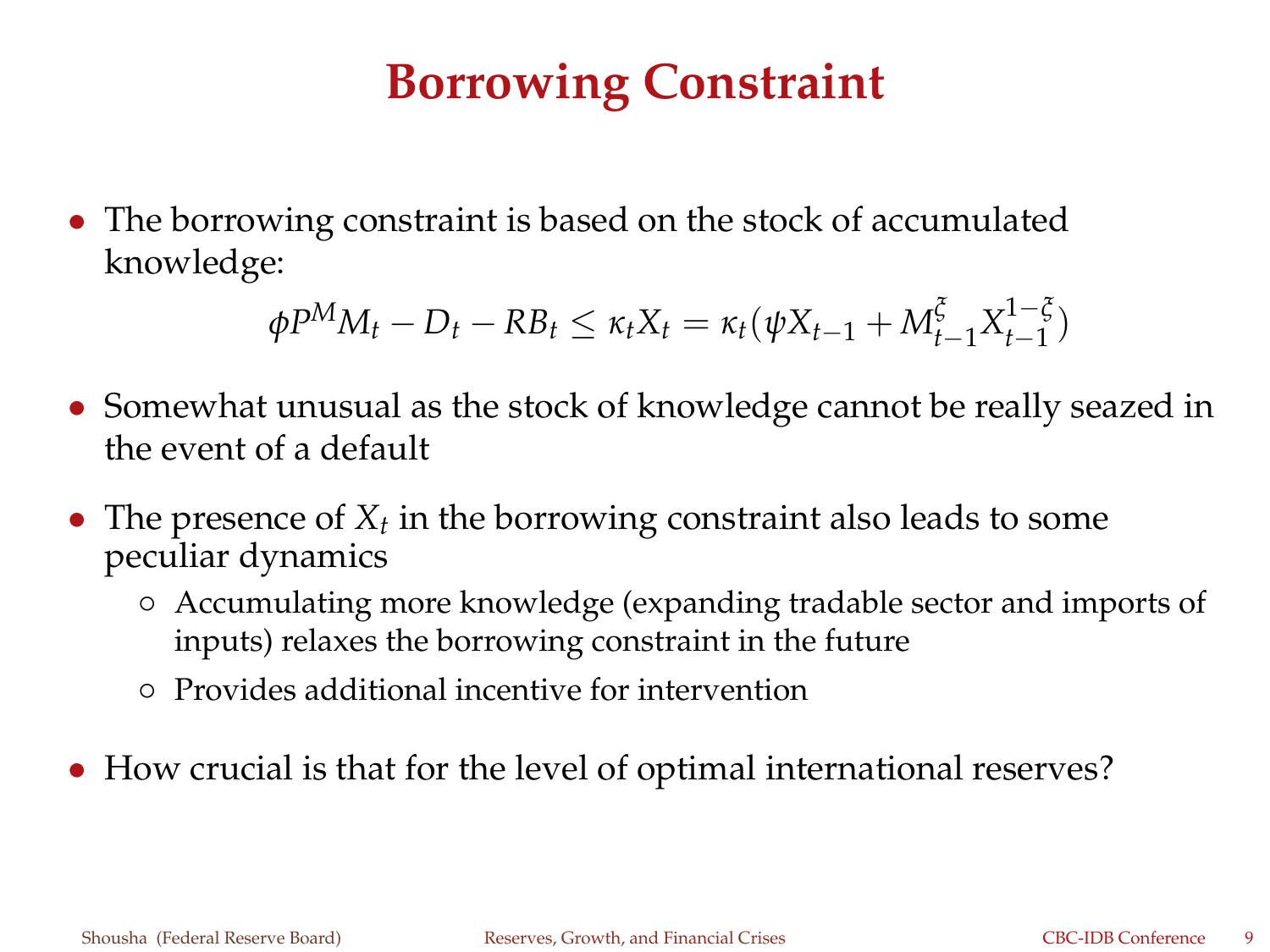## **Conclusion**

#### • Contribution:

- Relevant reserach question
- Provides a theoretical framework that rationaliozes the association between reserve accumulation and faster growth
	- Develops a model where the tradable sector is the engine of growth through the use of imported inputs
	- Government uses reserve accumulation to generate a real currency depreciation and reallocate production to the tradable sector during tranquil times
	- Knowledge externalities also provide incentives for the government to counteract the loss of access to private credit during crises
- I added some comments/questions:
	- What if capital controls can also be used?
	- Time-varying reserve accumulation costs
	- Is faster growth stemming from reserve accumulation or higher savings?
	- Borrowing constraint specification